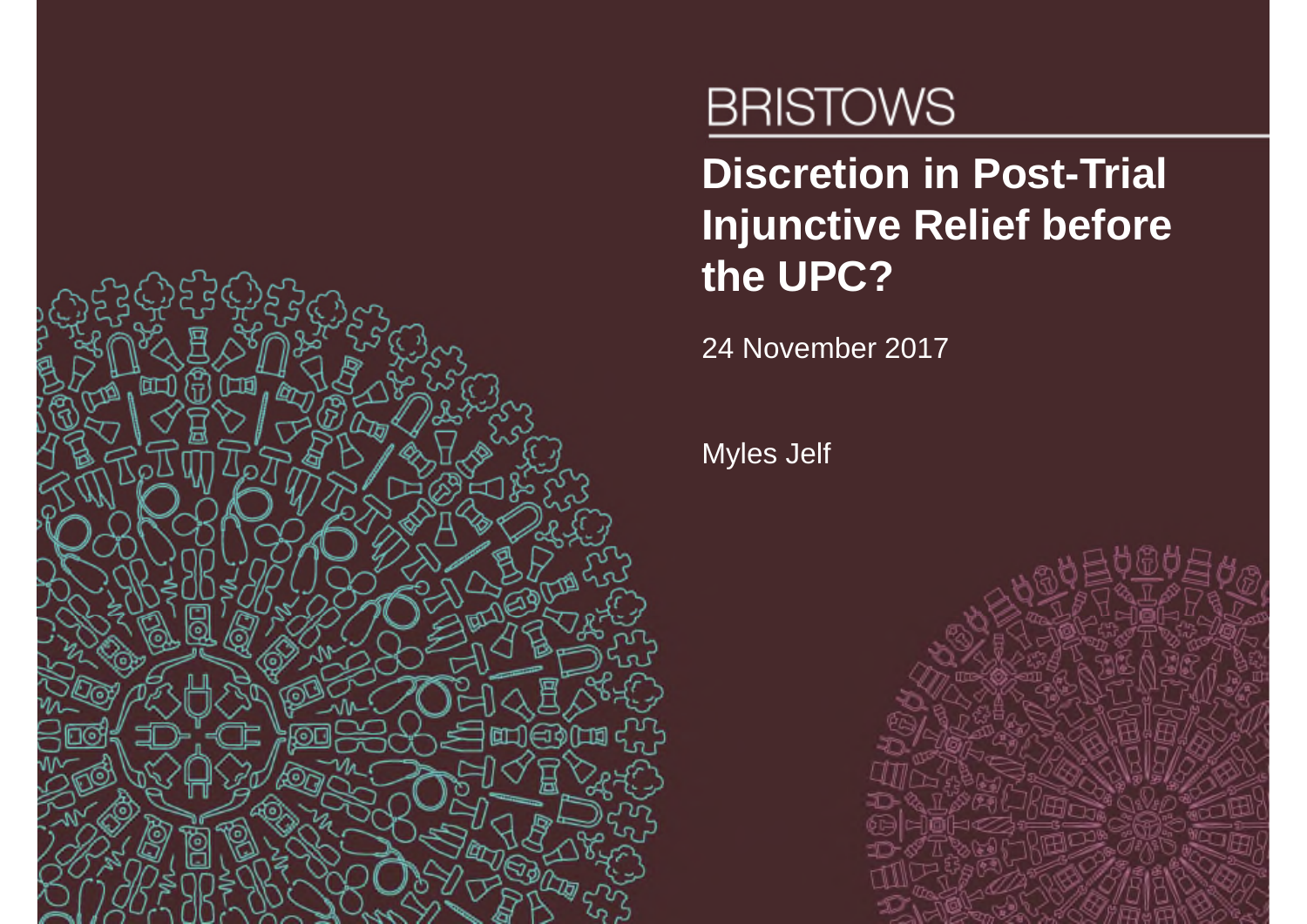#### Judicial Discretion in post trial injunctive relief

- Introduction
- The scenario
- To injunct or not?
	- Range of increasingly controversial factual backgrounds
	- Group discussions
	- Chatham House Rules health warning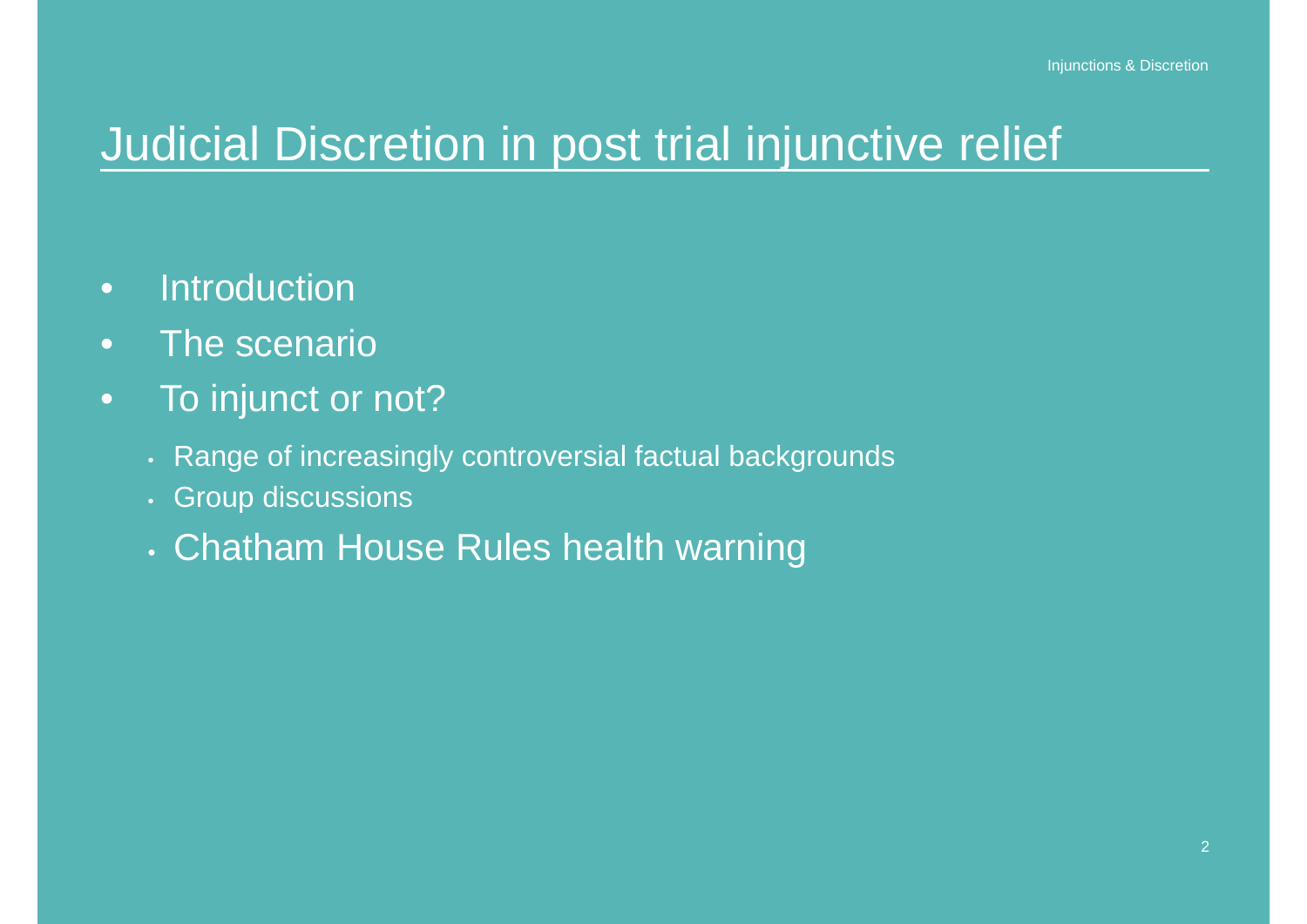## Introduction: the issues

- Is an injunction post UPC trial an absolute right?
- UPCA: Article 63
	- "*Where a decision is taken finding an infringement of a patent, the Court may grant an injunction against the infringer aimed at prohibiting the continuation of the infringement*"
- Does 'may' imply discretion? If so, in what circumstances will discretion be applied in favour of unsuccessful defendant?
	- o Remaining life of patent?
	- Effects for general public? Economic? Health?
	- o Nature of patentee?
	- Commitments to license?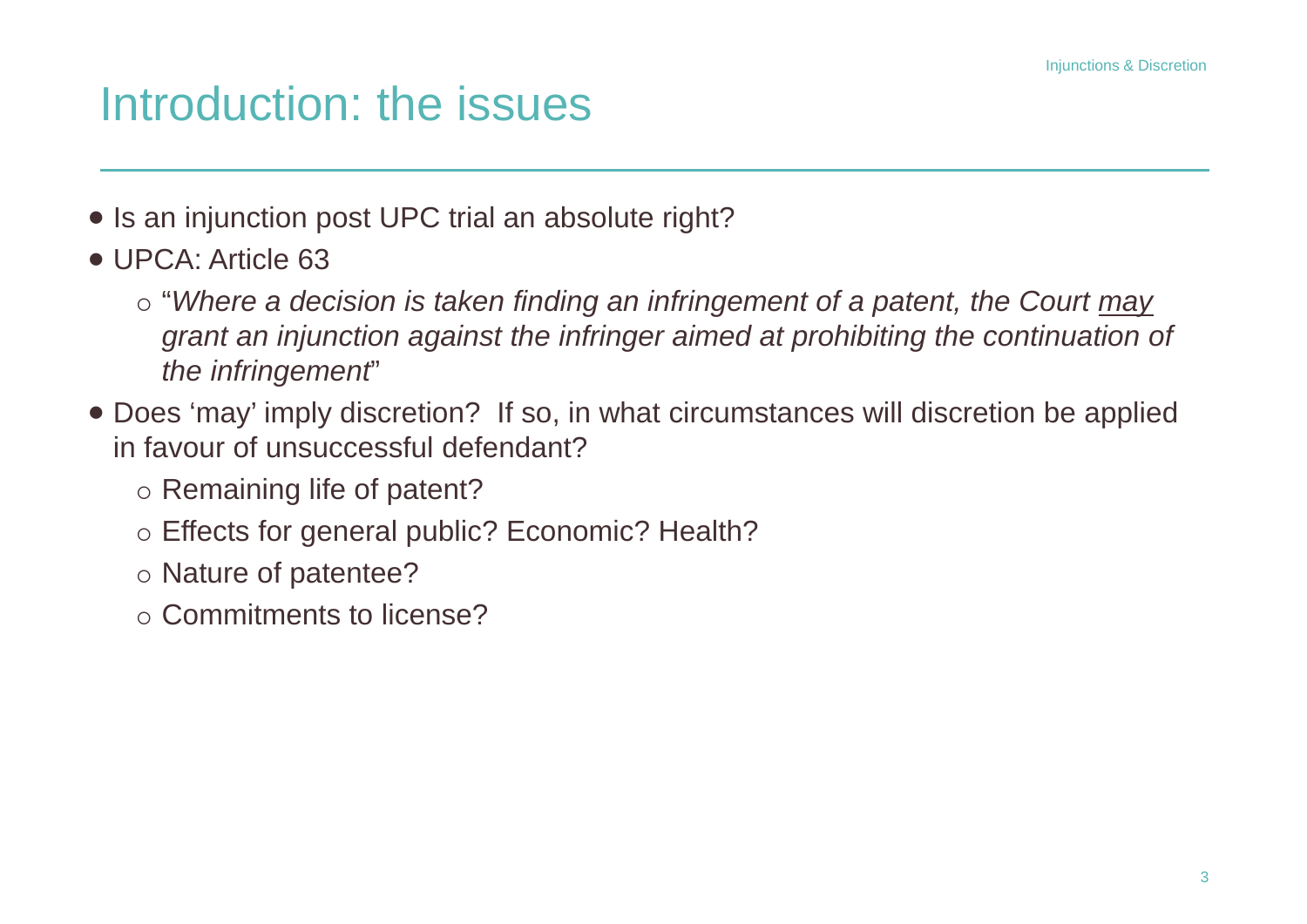## Introduction: the issues (2)

- Is partial relief on a geographical basis possible?
- Does it matter whether patent is UP or EP?
	- UPCA: Article 38
	- "*Decisions of the Court shall cover, in the case of a European patent, the territory of those Contracting Member States for which the European patent has effect*"
- How best to gauge likely answers? Ask some judges…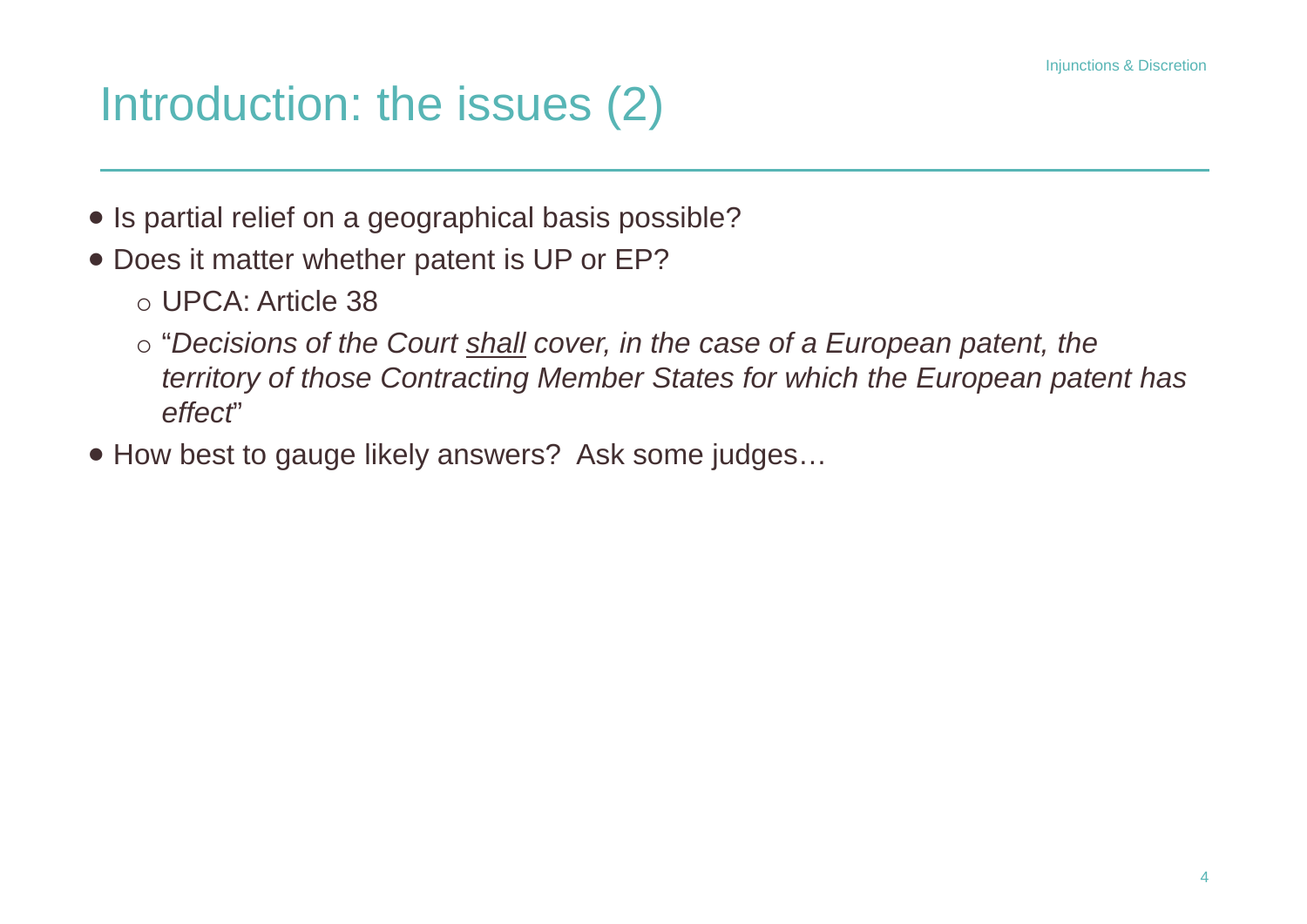## The Scenario (1)

- The challenge think of a scenario that covers pharma-type issues re the public good, also issues about nature of patentee, also issues of licensing commitments (quasi-FRAND)
- The technology: Gamma Ray Spectrometers (GRS) for diagnosing musculoskeletal complaints
- The problem solved:
	- $\circ$  GRS emit highly dangerous radiation beyond the inspection / treatment region
	- Existing installations require bulky lead / concrete shielding
	- Existing machines are therefore expensive to install, and require remote operation which is potentially intimidating for patient and inconvenient for operator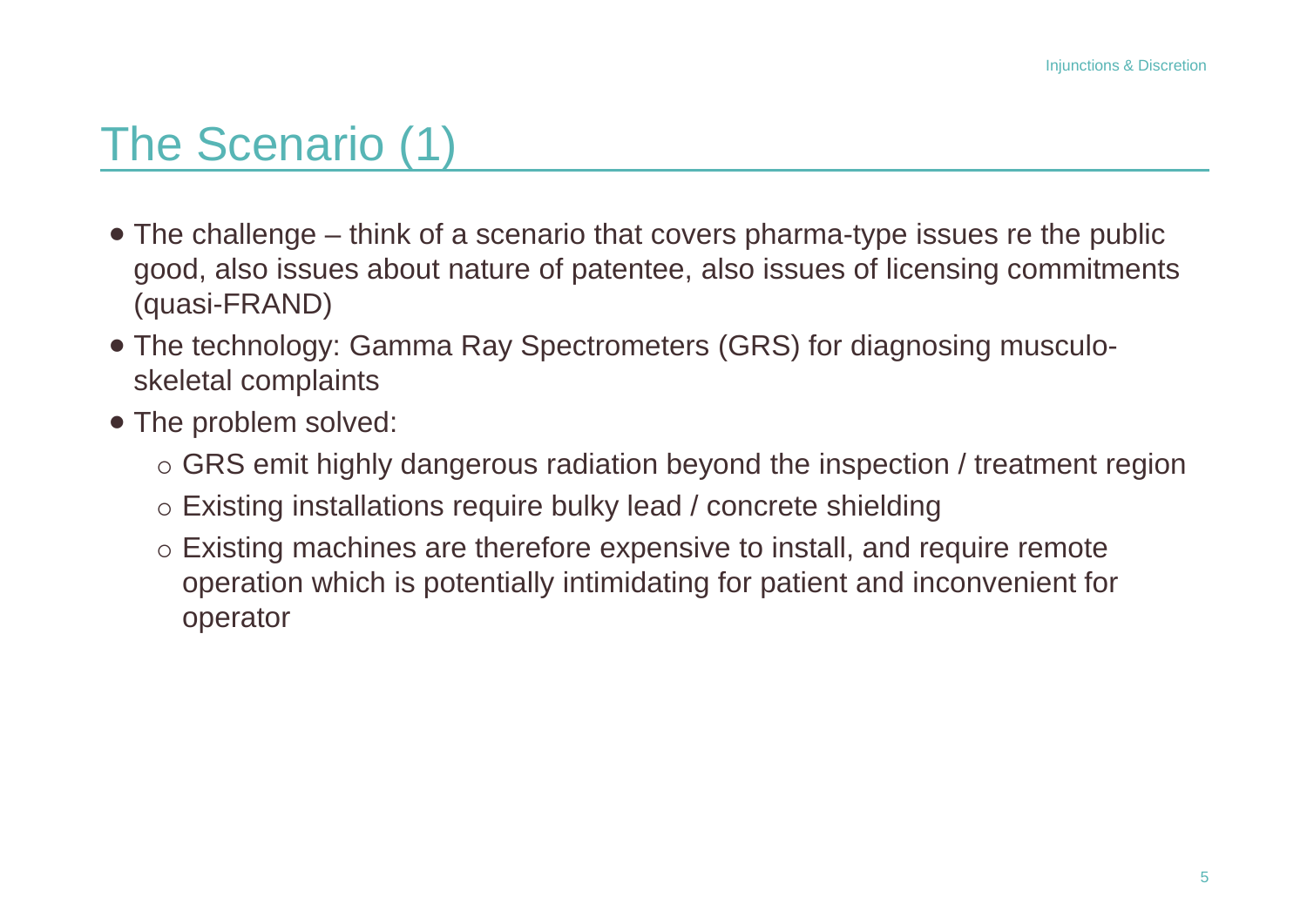## The Scenario (2)

- The patentee, Healthcare Products Inc, has invented a new shielding material much lighter and more effective than traditional shielding methods
- The Patents:
	- $\circ$  UP'123
		- Enhanced shielding technology which enables lower cost and even portable scanners to be used while still protecting operator
		- Expires **March '18**
	- $\circ$  UP'456
		- 'Leaky' shaped filters allows higher doses to diagnostic region of patient
		- Enables further conditions to be diagnosed not possible with prior art technology
		- Expires **2024**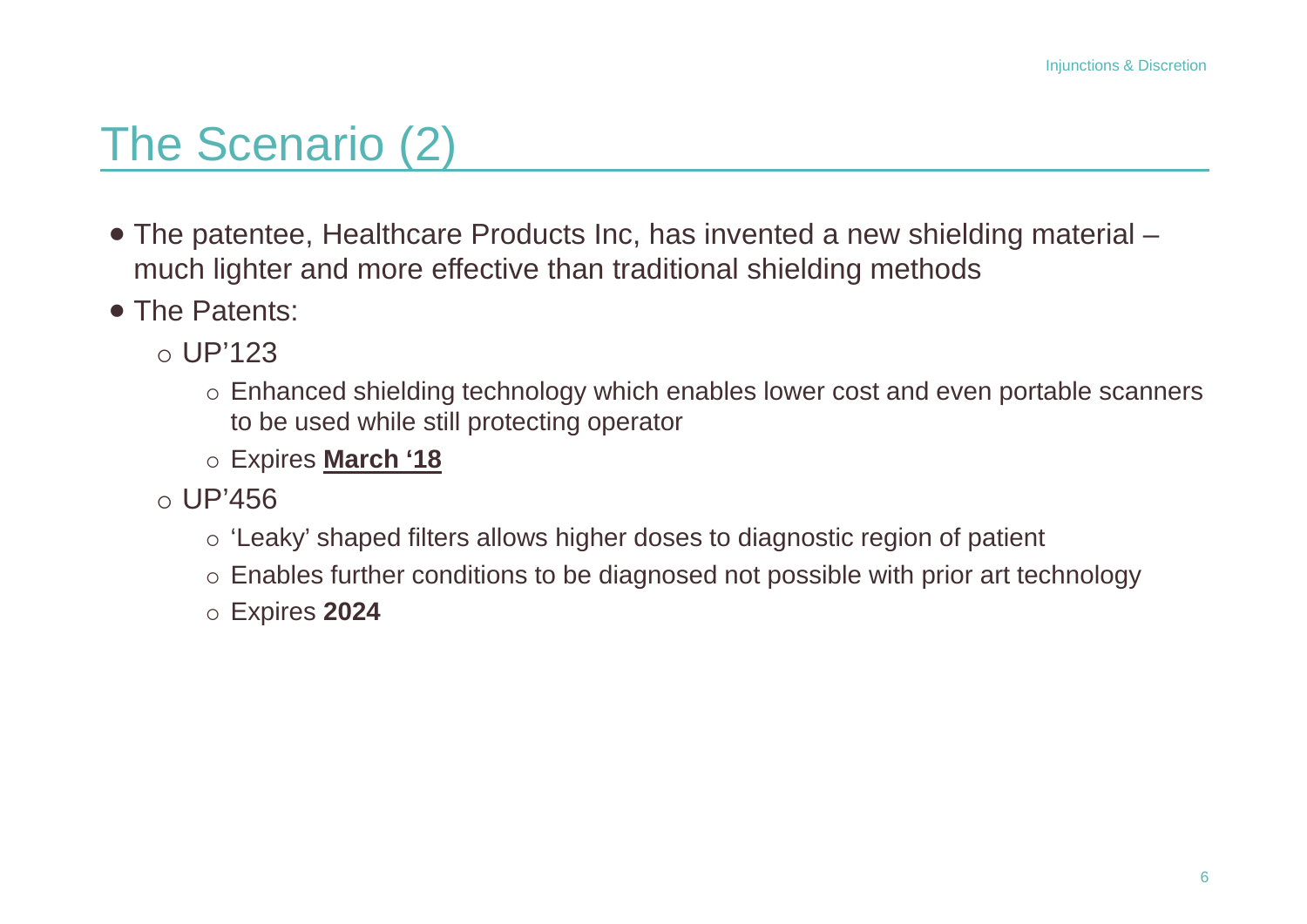#### The Scenario (3)

- Patentee, HPI, makes four products:
	- According to UP '123
		- o Static GRS (lower cost than prior art installation)
		- Portable GRS (enables easier operation)
	- According to UP '456
		- Portable GRS to receive shaped 'leaky' filters (with filters, enables new diagnoses)
		- The shaped leaky filters themselves (v.expensive)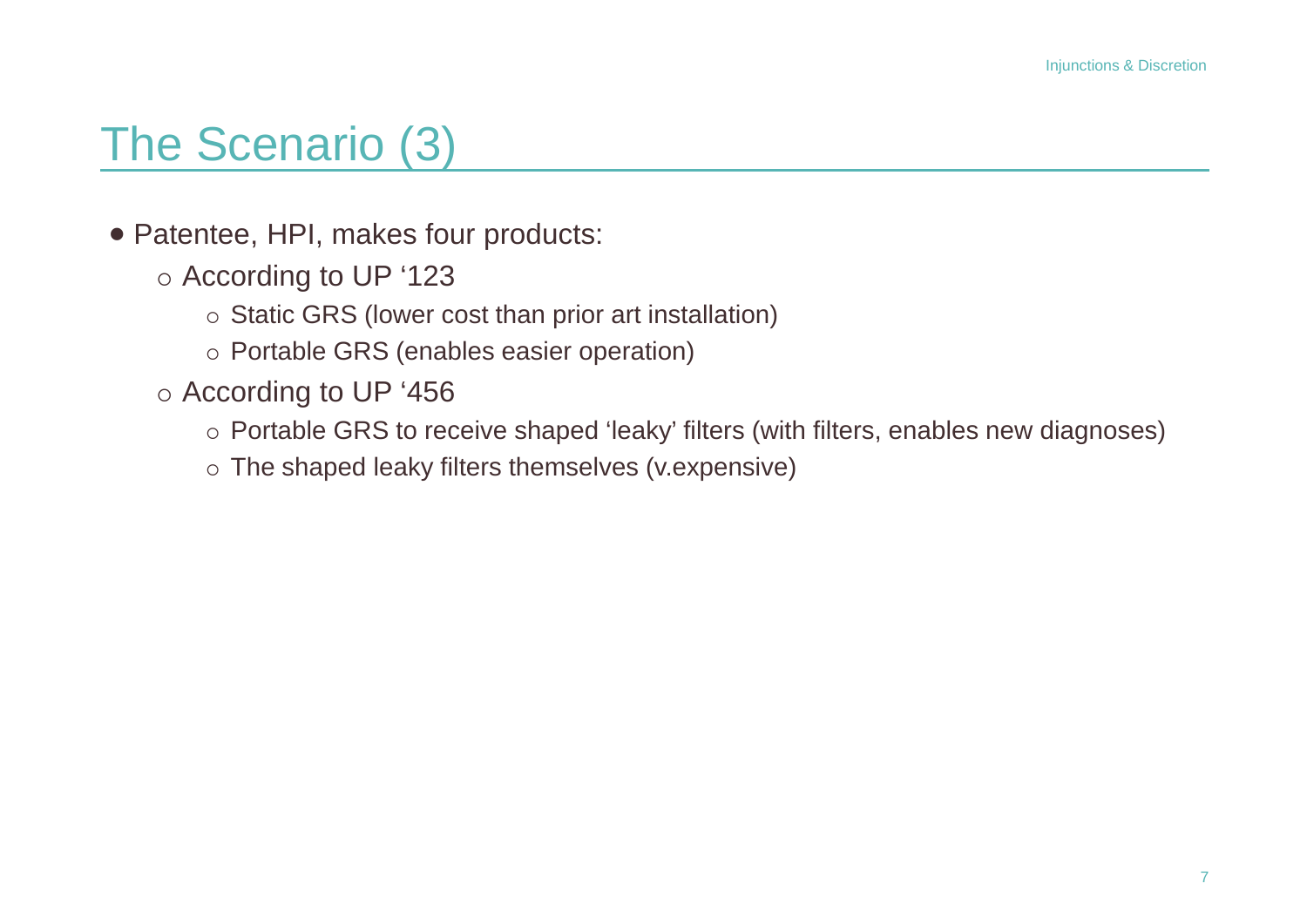### Discussion 1: To injunct or not...(1)

- The defendant, Rival Healthcare Products Inc (RHPI), also makes same four products and undercuts HPI by 50%
- HPI has won at trial, with both patents valid and infringed.
- UP'123 infringed by products 1 & 2
- UP'456 infringed by products 3 & 4
- RHPI argues that it should not be injuncted because:
	- Even if it pays reasonably royalty rate damages, HPI's prices are such that each of the health systems across the UPC will have to pay significantly more for the four products:
		- 1. 5M€
		- 2. 50M€
		- 3. 100M€
		- 4. 500M€

8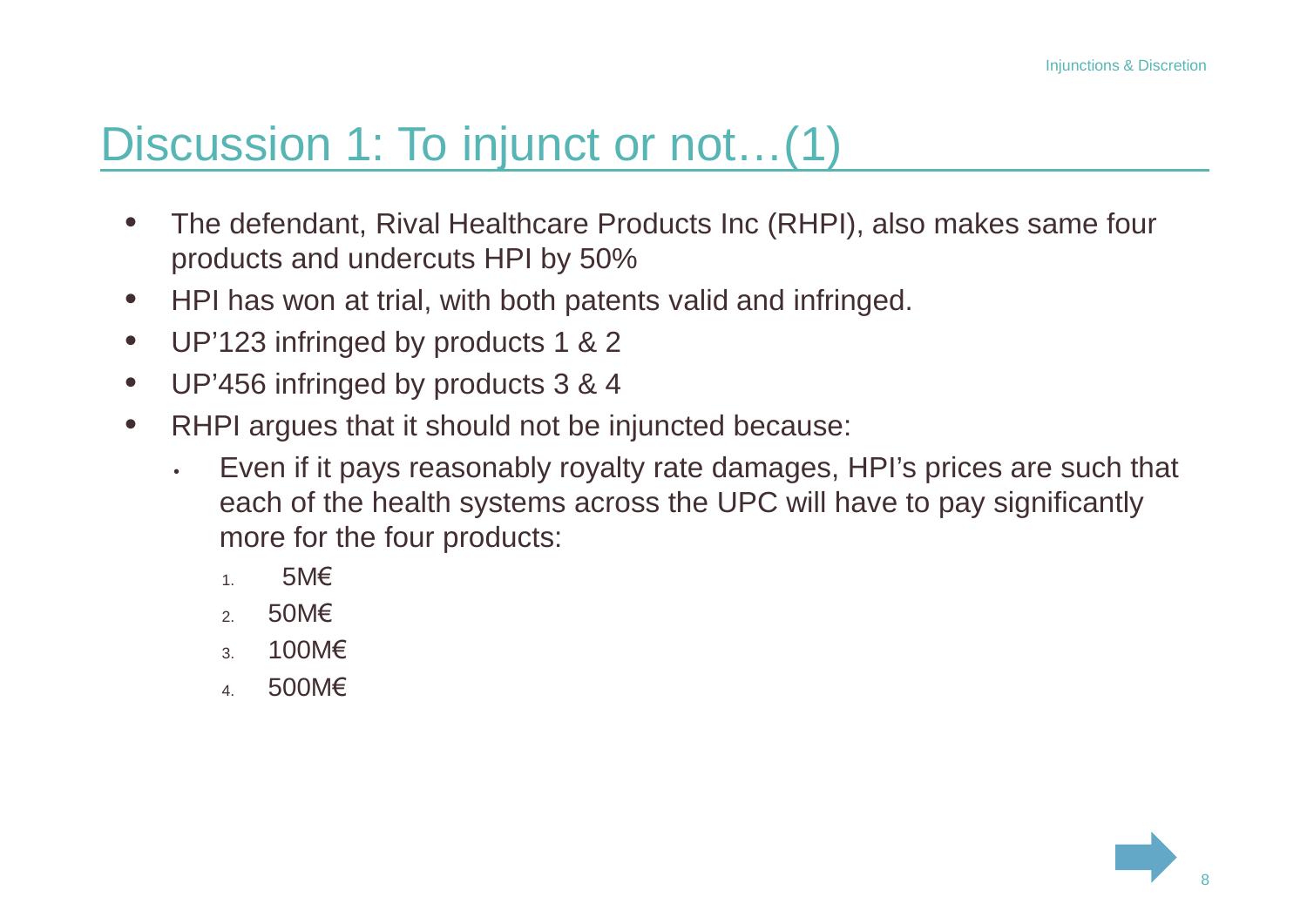### Discussion 1: To injunct or not…(2)

- What injunction if any should the Court impose?
- Some states more affected by financial consequences than others differential remedy across UPC territory?
- **Exhaustion issues?** 
	- UPCA: Art: 29
		- *"The rights conferred by a European patent shall not extend to acts concerning a product covered by that patent after that product has been placed on the market in the European Union by, or with the consent of, the patent proprietor unless there are legitimate grounds for the patent proprietor to oppose further commercialisation of the product*"
- Different if an EP?
	- UPCA: Art.34
		- "*Decisions of the Court shall cover, in the case of a European patent, the territory of those Contracting Member States for which the European patent has effect*"

9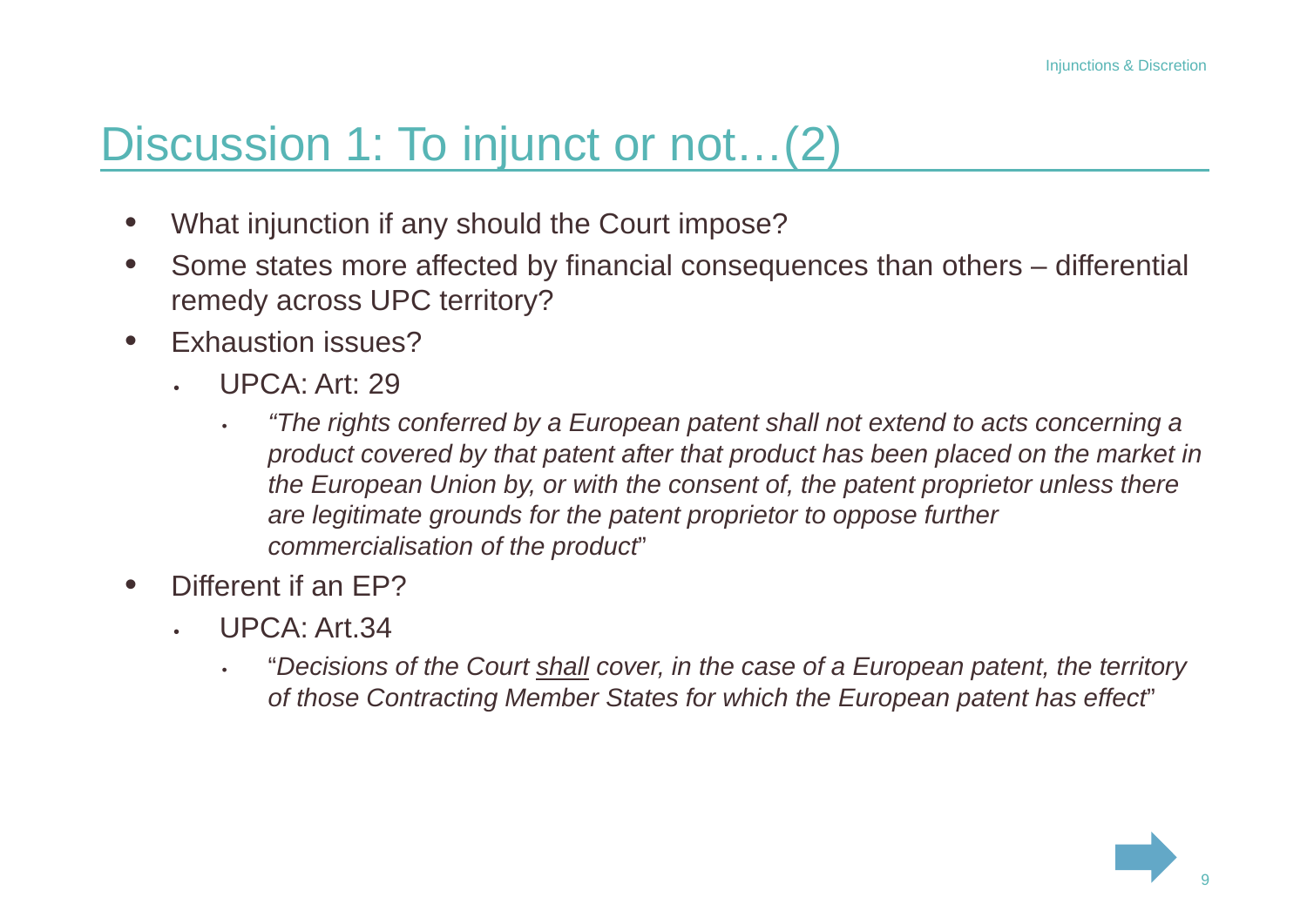## Discussion 1: the judges' views (1)

- Range of views, although general consensus on fundamentals...
- 'May' does imply Court has discretion and decision would be a balancing of factors exercise
- Enforcement Directive relevant relief should be proportionate
- There is a public interest in additional burden on public health systems, and the greater the burden the greater the need to question (products 1-4)…but
	- No express evidence that health systems wouldn't be able to afford
	- It is in nature of patent system to make products more expensive
	- Some groups thoughts could never base refusal to injunct on financial factors unless patentee abusing a dominant position ([*IMS Health*]-style compulsory licensing?)
	- The short life left in the '123 patent was a helpful factor for the defendant
- Some groups thought that would to go beyond mere balancing of factors and would need to show injunction was 'grossly disproportionate' in the circumstances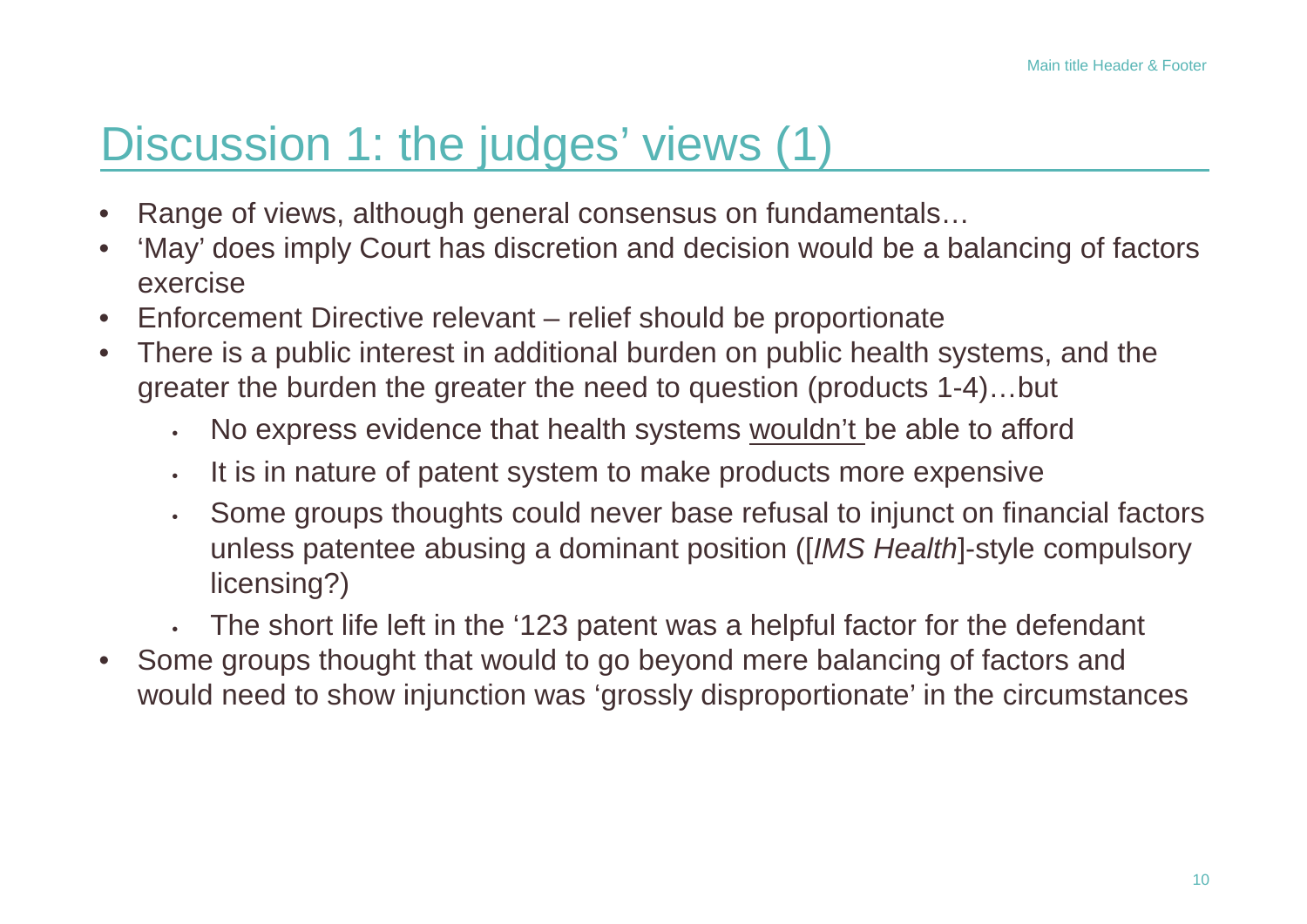### Discussion 1: the judges' views (2)

- Differential geographic relief:
	- UP relief is unitary
	- EP relief could be differentiated (and exhaustion wouldn't be a bar)…
	- ...but in these circumstances, no groups would have refused to injunct even where some states more financially affected than others
	- **Conclusion: all groups would injunct all products**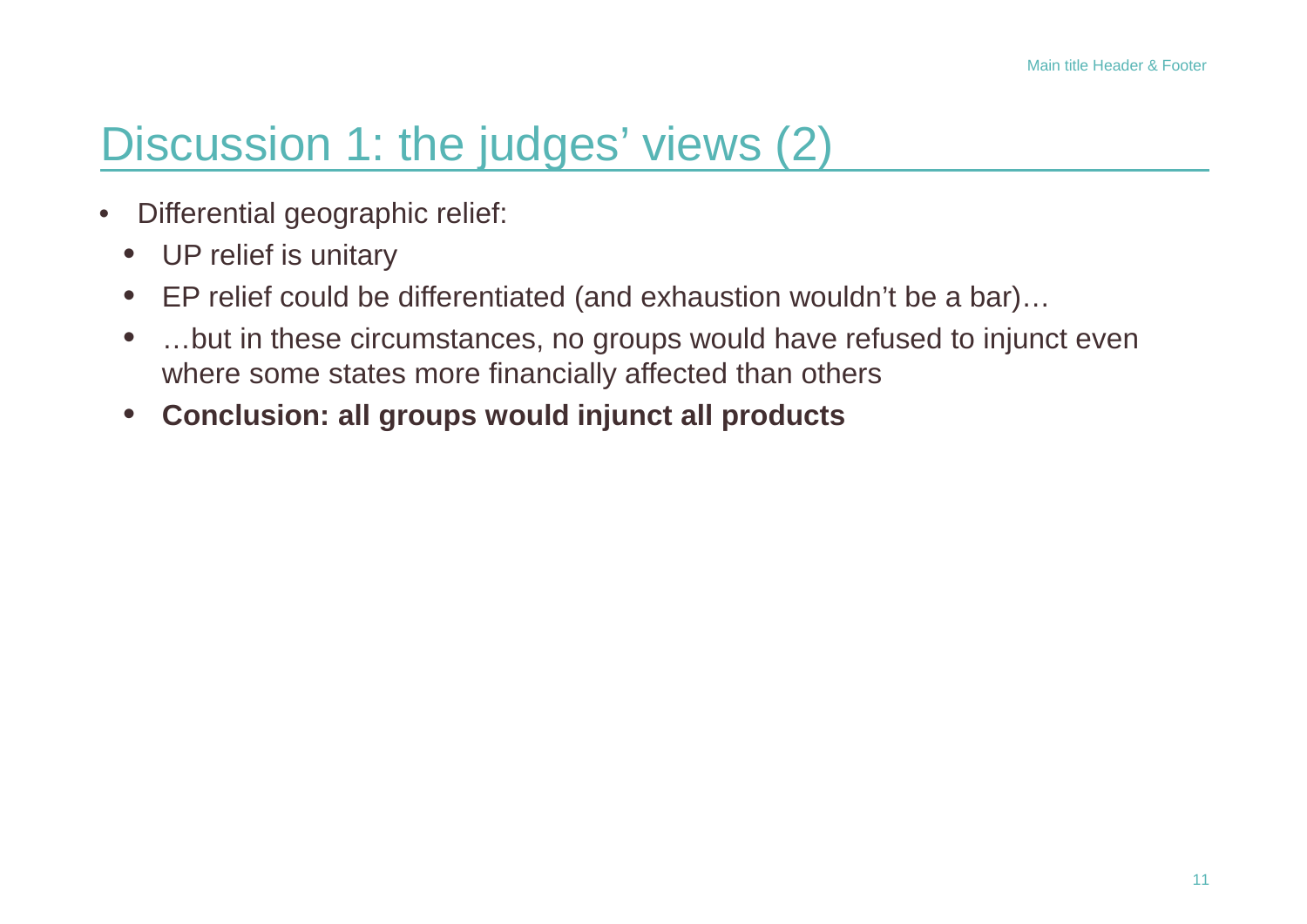#### Discussion 2: Public health

- RHPI has improved manufacturing technique for the ultra-expensive leaky filters
- Only the RHPI product can cost-effectively be used to diagnose certain forms of juvenile arthritis in time to treat before chronic damage
- Evidence: 10 teenagers per million population per year will suffer permanent health impairment if injunction is imposed
- Is an injunction in respect of this particular RHPI product appropriate?
- Genetic disposition not geographically even across UPC states some regions, including southern Germany – particularly affected.
- Is a partial injunction remedy across some member states only appropriate?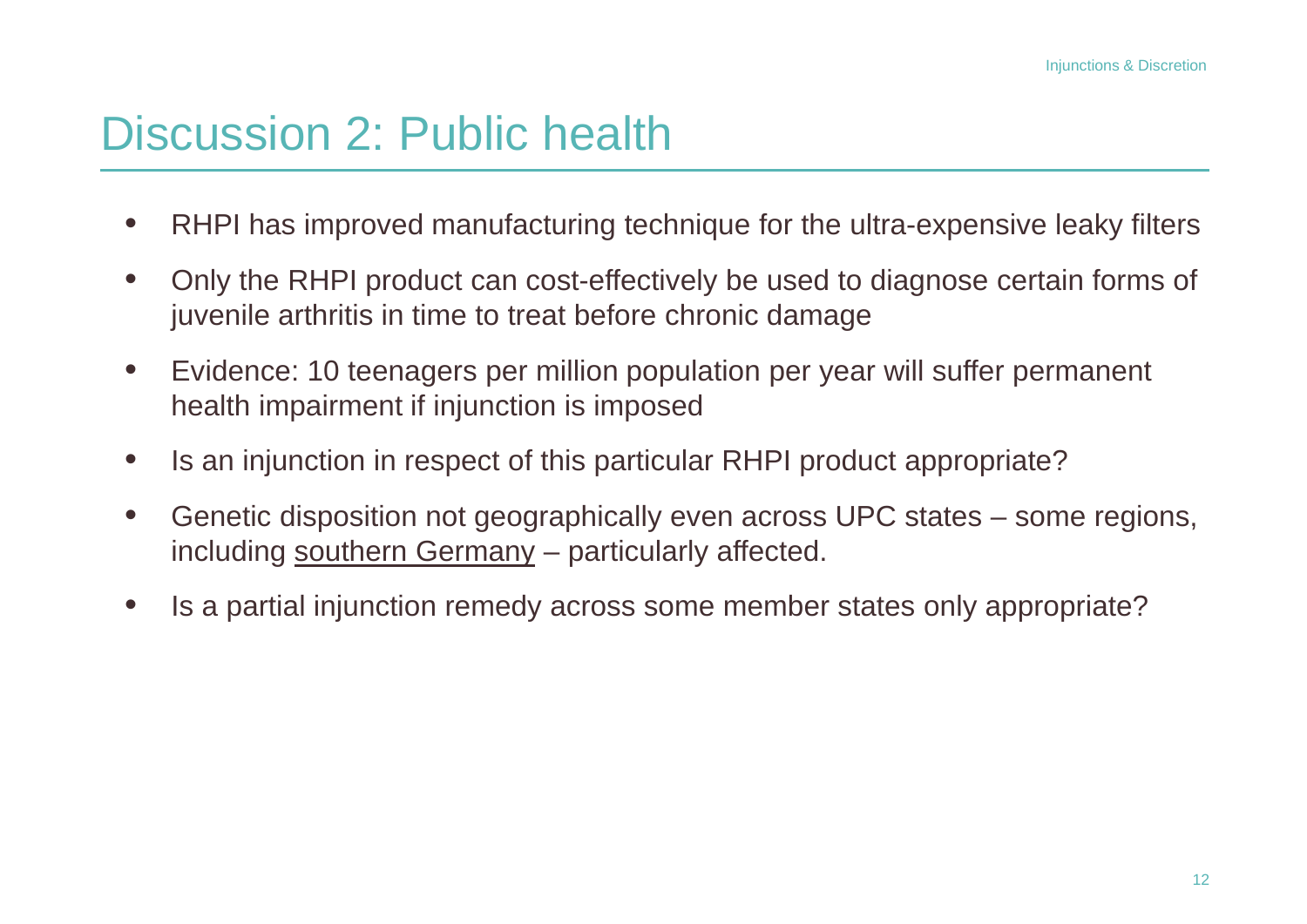## Discussion 2: the judges' views

- More diversity of views
- Public health a significant factor in the balancing exercise
- Some felt 10 / million was over a threshold, some not
- Debate as to whether it was UP Court's job to effectively grant compulsory licence OR to stay relief pending applications to national courts for local compulsory licences
- If former, how was UPC to set rates for licence? Did it have authority? Economic expertise?
- Anecdotally seemed considerable disparity in what national courts require in compulsory licensing regimes (e.g. UK – relevant whether D has own patent)
- Practicality of requiring multiple local applications?
- Some groups still saw this as financial issue; patentee had product that worked, it was just too expensive
- **Conclusion: Some groups still injunct, some prepared to consider compulsory licensing, or at leat stay pending national compulsory licence applications**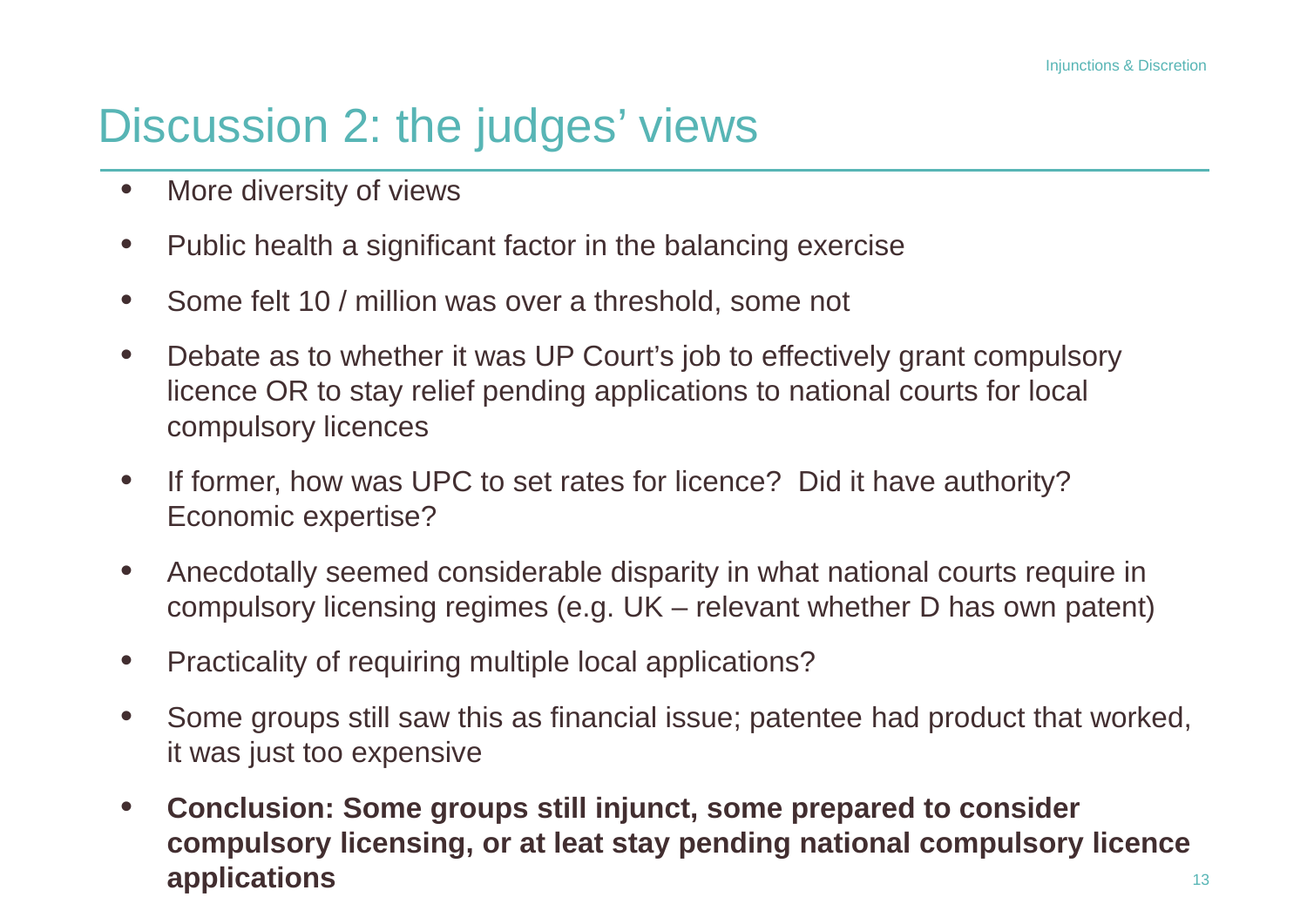## Discussion 3: Non-Practising Entities

- As discussion 1, but assume the patentee is a university which has licensed HPI non-exclusively (but only HPI) – it uses the licence income to fund research and scholarships for students from deprived backgrounds.
- Does this affect the Court's discretion to impose injunction?
- What if patentee was not a philanthropic university but two hi-net worth individuals who are purely involved to make a commercial profit?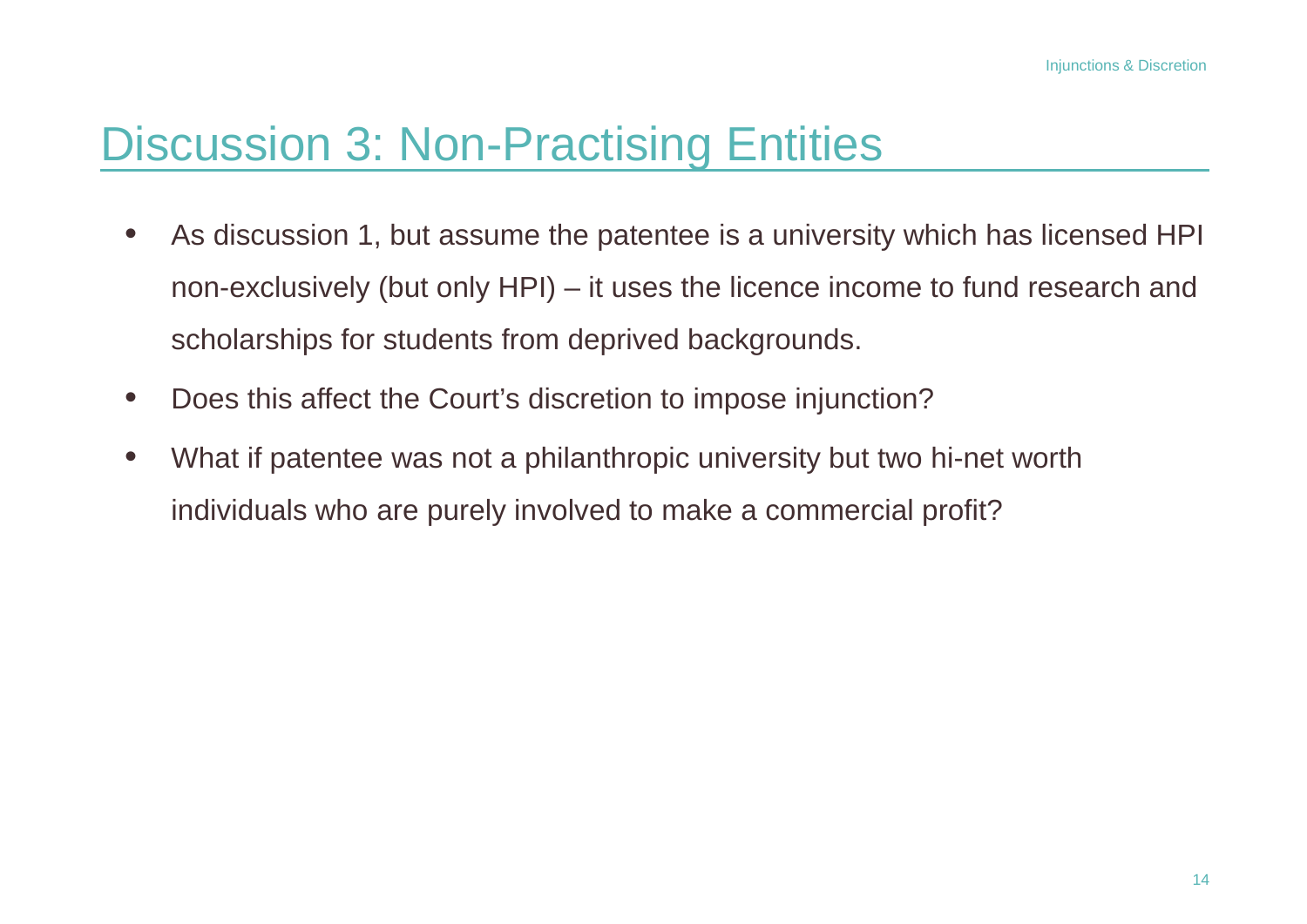## Discussion 3: the judges' view

• General consensus that nature of patentee wasn't likely to be a significant factor in Court's analysis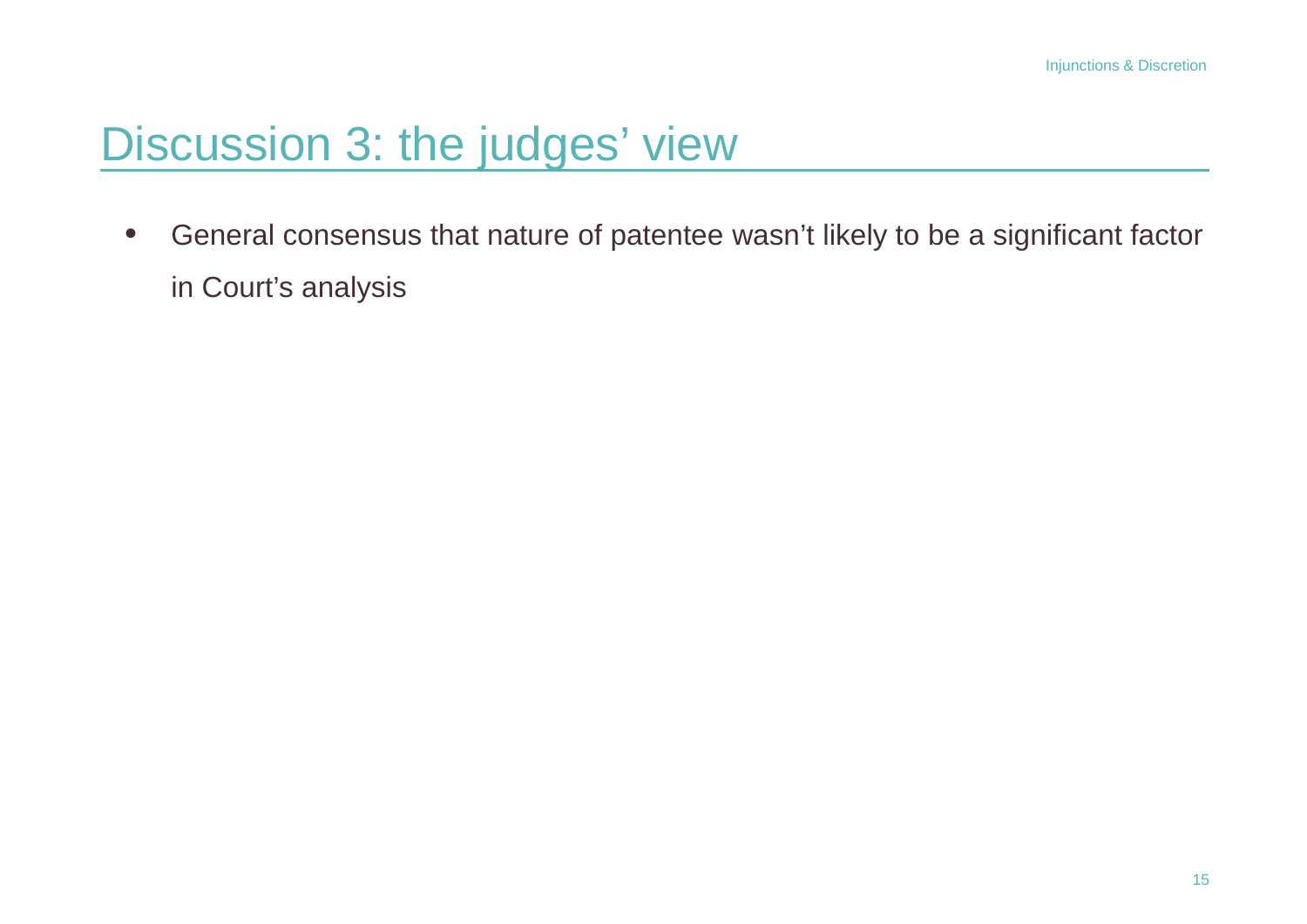### Discussion 4: Undertaking to license

- As discussion 1, but assume that the inventions underlying the patents were reached by HPI as part of a pan-European collaborative study
- Under the terms of the study HPI has agreed to grant licences on reasonable and non-discriminatory terms to any third party who requests a licence in advance of practising the inventions
- Is an injunction still appropriate?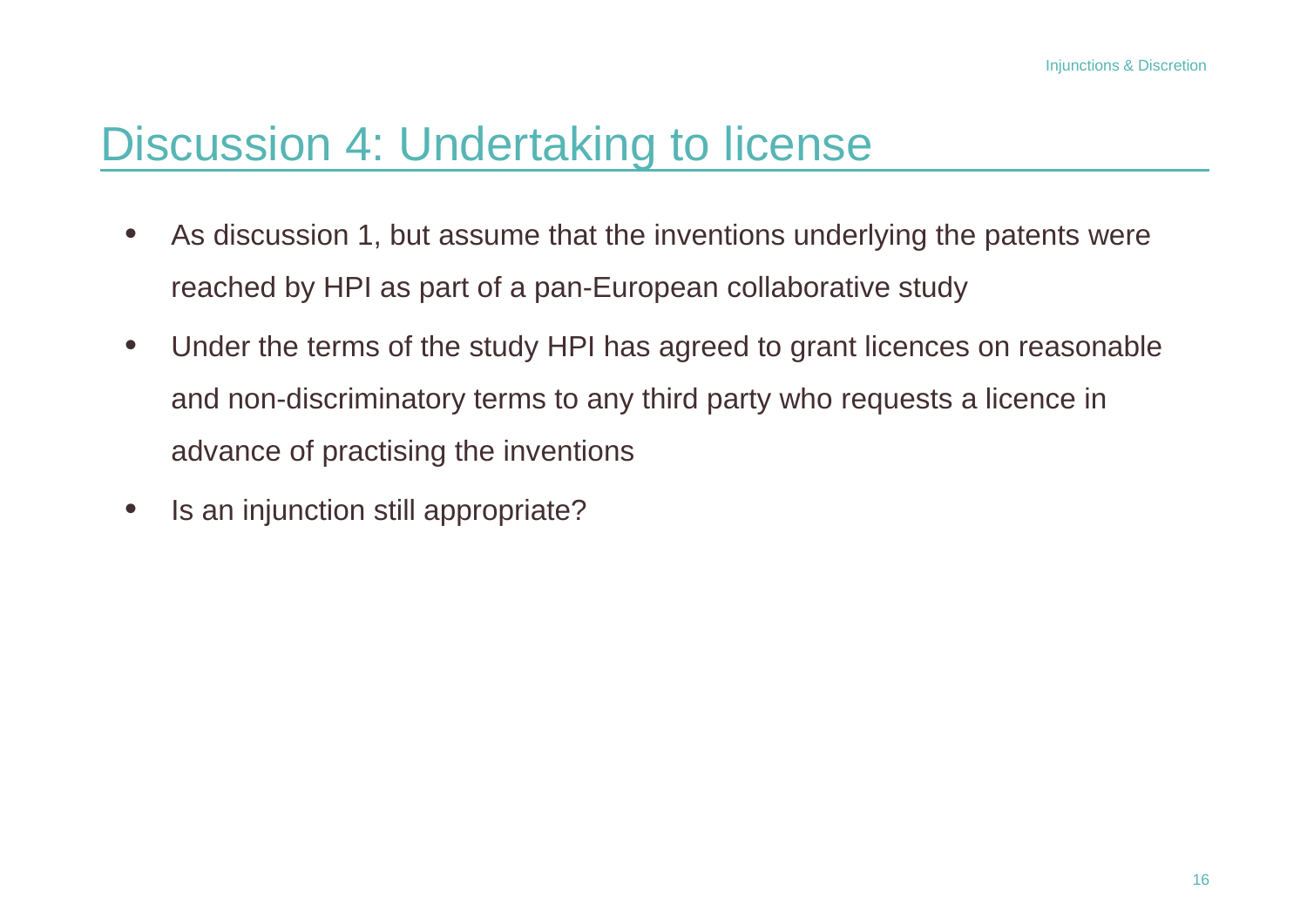#### Discussion 4: the judges' view

- FRAND analogy discussed; general consensus actual FRAND situation would be different and availability of injunction accepted as conditional
- More widely, also generally accepted that patentee having made available nonexclusive licences could be a relevant factor in the analysis
- **Conclusion: overall sentiment, unlikely to lead to no injunction in itself but a factor for the defendant in the proportionality analysis**